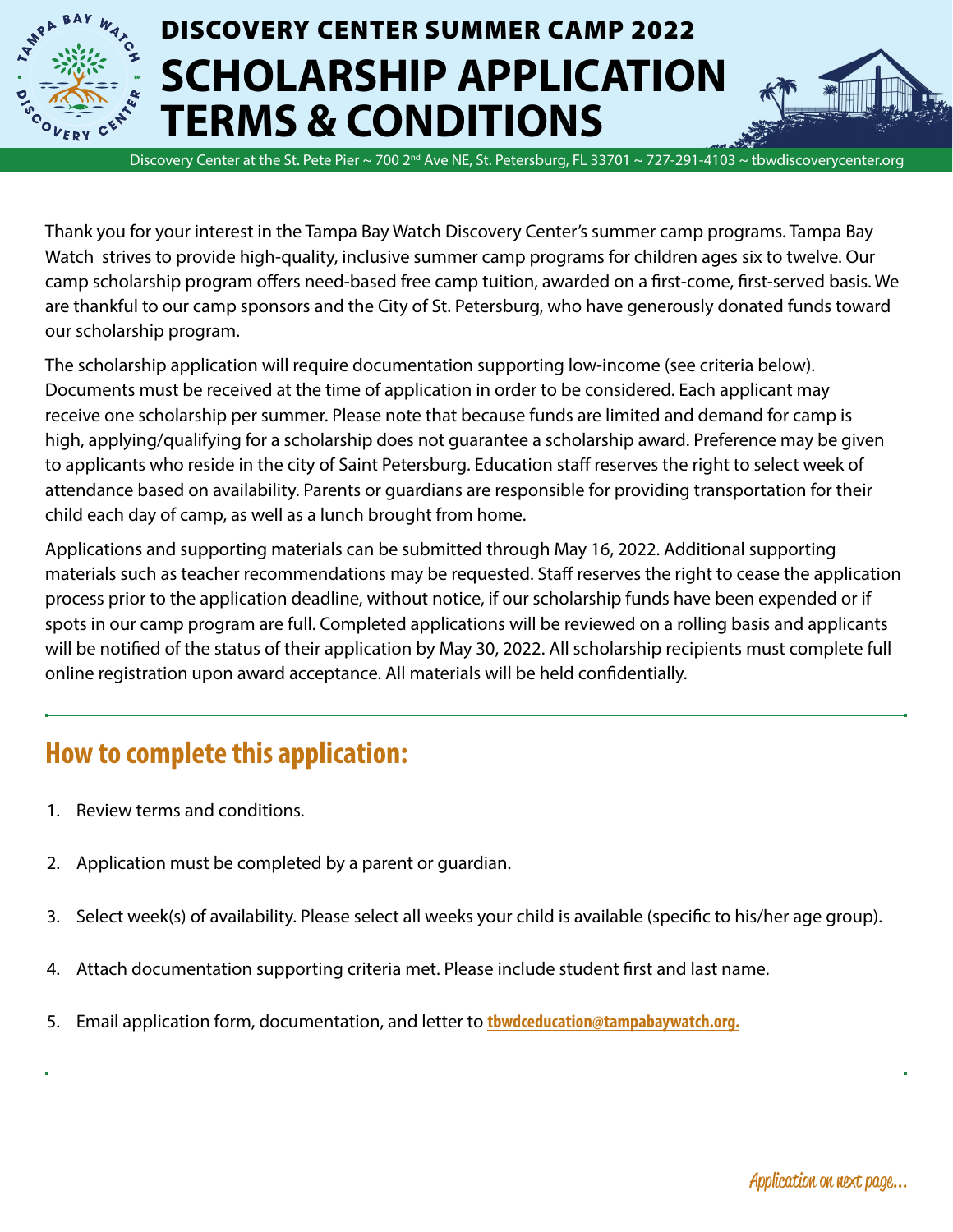

# DISCOVERY CENTER SUMMER CAMP 2022 **SCHOLARSHIP APPLICATION**



Discovery Center at the St. Pete Pier ~ 700 2<sup>nd</sup> Ave NE, St. Petersburg, FL 33701 ~ 727-291-4103 ~ tbwdiscoverycenter.org

### **APPLICATION DEADLINE: MAY 16, 2022**

**E-Mail form to [tbwdceducation@tampabaywatch.org](mailto:tbwdceducation%40tampabaywatch.org?subject=) or mail to** Tampa Bay Watch Discovery Center Education Department, 700 2nd Ave NE, St. Petersburg, FL 33701.

### **Summer Camp Week Request:**

**Please check which week(s) your child is available to attend camp, if selected:** 

| <b>Sea Squirts (Ages 6-8):</b> $\Box$ June 20-24 $\Box$ July 18-22 $\Box$ July 25-29 $\Box$ August 1-5 |  |  |  |  |
|--------------------------------------------------------------------------------------------------------|--|--|--|--|
|--------------------------------------------------------------------------------------------------------|--|--|--|--|

**Tarpon (Ages 9-12):** ■ June 13-17 ■ June 27-July 1 ■ July 11-15

**Today's Date: \_\_\_\_\_\_\_\_\_\_\_\_\_\_\_\_\_\_\_\_\_\_\_\_\_\_\_\_\_\_\_\_\_\_\_\_\_\_**

#### **Participant Information**

| First and last name: <u>December 2008 and the set of the set of the set of the set of the set of the set of the set of the set of the set of the set of the set of the set of the set of the set of the set of the set of the se</u> |
|--------------------------------------------------------------------------------------------------------------------------------------------------------------------------------------------------------------------------------------|
|                                                                                                                                                                                                                                      |
|                                                                                                                                                                                                                                      |
|                                                                                                                                                                                                                                      |
| Has the child attended Tampa Bay Watch summer camp before? Party Party<br><b>N</b>                                                                                                                                                   |

#### **Parent/Guardian Information Parent/Guardian 2 Information:**

| First name: Note and the set of the set of the set of the set of the set of the set of the set of the set of the set of the set of the set of the set of the set of the set of the set of the set of the set of the set of the                 | First name: Name and Separate and Separate and Separate and Separate and Separate and Separate and Separate and Separate and Separate and Separate and Separate and Separate and Separate and Separate and Separate and Separa       |
|------------------------------------------------------------------------------------------------------------------------------------------------------------------------------------------------------------------------------------------------|--------------------------------------------------------------------------------------------------------------------------------------------------------------------------------------------------------------------------------------|
| Last name: <u>New York: New York: New York: New York: New York: New York: New York: New York: New York: New York: N</u>                                                                                                                        | Last name: <u>New York and State and State and State and State and State and State and State and State and State and State and State and State and State and State and State and State and State and State and State and State a</u> |
| Relationship to child:<br><u> Maria Alemania de Santa Araba de A</u>                                                                                                                                                                           | Relationship to child: New York President President President President President President President President                                                                                                                      |
| Email address: Universe President Press, 2014                                                                                                                                                                                                  | Email address:<br><u>Email address:</u>                                                                                                                                                                                              |
| Cell phone:<br>a di sebagai kecamatan di sebagai kecamatan dari sebagai kecamatan dari sebagai kecamatan dan bersama dan bers<br>Kecamatan dalam kecamatan dan bersama dalam kecamatan dan bersama dan bersama dan bersama dalam kecamatan dan | <b>Cell phone: Cell phone: Cell and Cell and Cell and Cell and Cell and Cell and Cell and Cell and Cell and Cell</b>                                                                                                                 |
| <b>Additional contact number:</b> Additional contact number:                                                                                                                                                                                   | Place of employment: <u>New York and State and State and State and State and State and State and State and State and State and State and State and State and State and State and State and State and State and State and State a</u> |
| Place of employment:                                                                                                                                                                                                                           |                                                                                                                                                                                                                                      |

#### **Person Submitting Application 6 and School Information (if different than above)**

| First and last name: | School name:          |
|----------------------|-----------------------|
| Email address:       | <b>Current grade:</b> |
| Phone:               |                       |